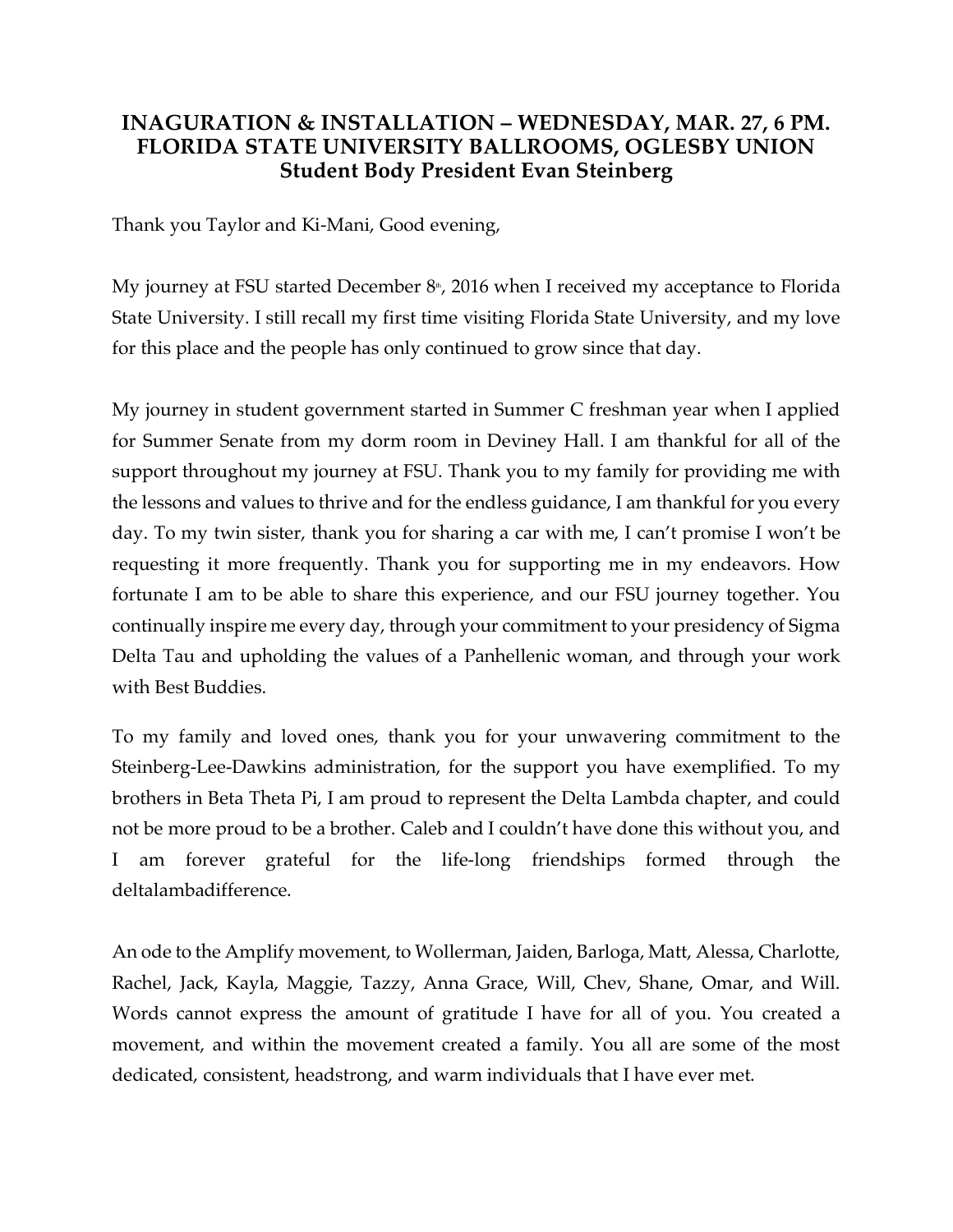To Stephanie and Caleb, where to even begin. Who would have guessed, three bright eyed freshman sitting within the halls of the old Senate chambers for the Freshman Leadership Institute would stand here today, transformed from three bright-eyed freshman to three juniors with bags under our eyes. Thank you, for keeping me grounded, for sticking by my side through thick and thin. For believing in the power of the student voice, and in our ability to amplify the individual student experience.

I would be remiss, if I didn't thank my group of mentors, who have been by my side since freshman year. To Ciara, Wesley, Derek, Tori, Andie, Jared, Lauren, Megan, Allison and Elyssa, thank you for your friendship and love and for providing me with so many opportunities to grow and learn.

On January  $15<sup>n</sup>$ , we vowed to represent our student body of 42,000 students and amplify the individual student experience. My experiences from our Senate chambers to the halls of the Union to the Florida legislature have led me to this point in time. Through my strong sense of heart, voice, and intuition, and the lessons I have learned along the way, I have deepened my desire to move our Student Government and our Student Body forward, to amplify every voice. For the past three years, the Student Government Association has acted as my home away from home. I have found lifelong friends, through the late nights in the Senate Offices, to the early mornings with Einstein's in hand. I have grown within the old halls of the Union and Thagard, through trials and tribulations and through the ebbs and flows of life. I am excited and ready for this opportunity.

I stand here today, thankful. Thankful for the opportunity to have the honor of serving as your Student Body President. Thankful to have the privilege to serve my peers and our institution. Our Student Government Association has a long record of providing a strong voice and necessary representation within the university structure because the student voice is of the utmost importance.